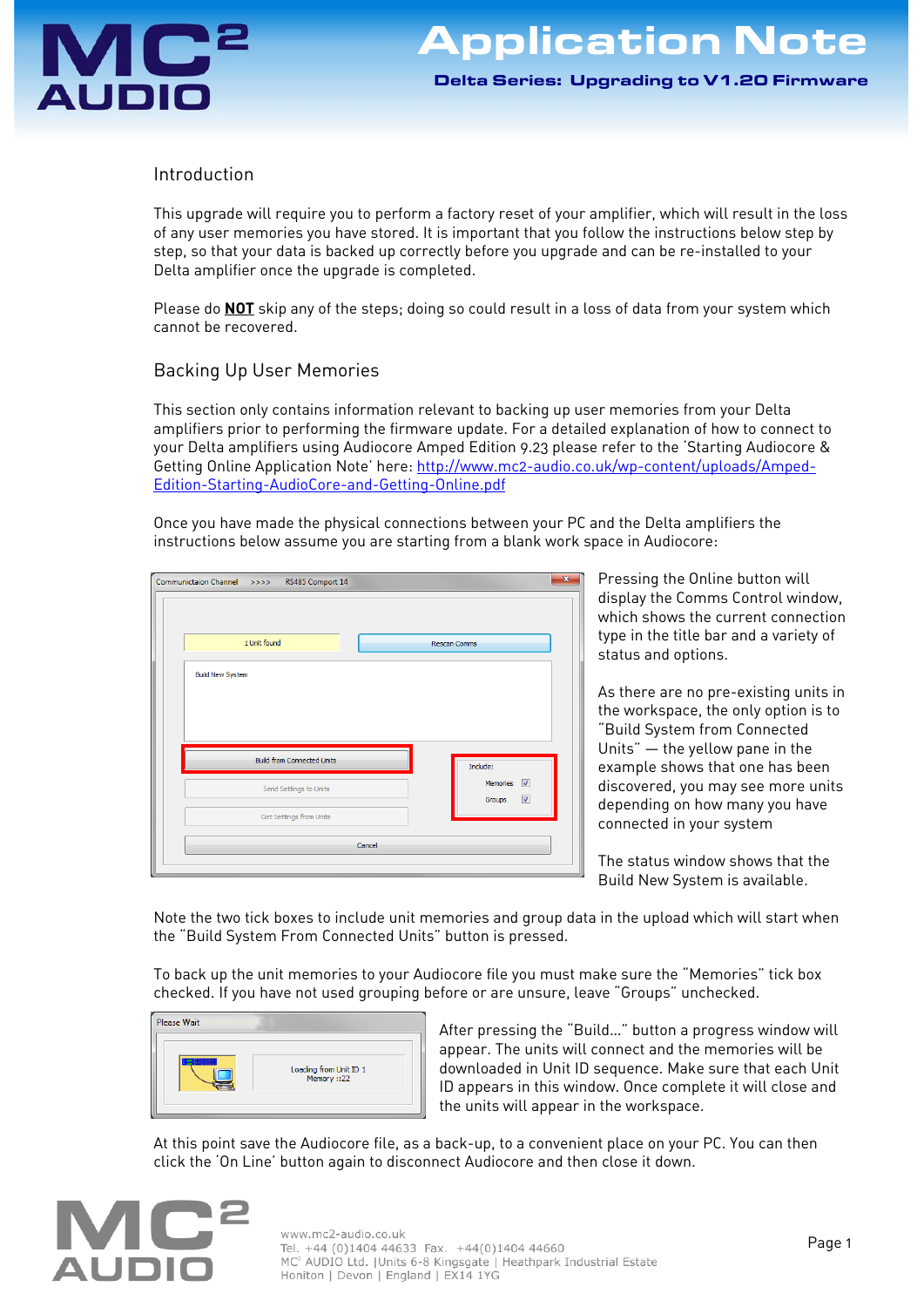### Upgrading Firmware

Loading new firmware uses the same "Flash Loader" utility (v5.52) that is bundled with the firmware "bin" (binary) file. Firmware (or Program) files have the prefix "LTAM". As part of the ZIP file download you should have all the V1.20 firmware files required.

### Amplifier Communications Set-up

Updates can be performed through an Ethernet, USB or RS485 connection. Choose the correct port on the amplifier and configure it accordingly through the Interface Sub-menu. See **page 51** of the User Manual for more info on choosing the interface.

#### Download the Files

Go to the Support > TechNotes section of the MC2 website to find the latest firmware (V1.20) — these will be bundled with the "Flash Loader" application that is used to connect and update your amplifier.

| <b>G</b> Google<br>M Tech Notes and Software -  X<br>$+$                                                                                       | $ - 0 $<br>$\mathbf{x}$ |
|------------------------------------------------------------------------------------------------------------------------------------------------|-------------------------|
| $C^{\prime}$<br>Q Search<br>自<br>←<br>www.mc2-audio.co.uk/support/tech-notes/<br>☆<br>$\odot$<br>$\bigtriangledown$<br>$\overline{\vee}$       | $\frac{100}{1000}$<br>Ξ |
| Email W APA Firmware Trac W APA Remote Trac L Home - XTA ( N XTA > Log In M MC2 audio M MC2 audio - Administ N Santander Online Ban   Facebook | $\mathcal{V}$           |
| re<br>n<br><b>SUPPORT</b><br><b>PRODUCTS</b><br><b>NEWS &amp; SOCIAL POSTS</b><br><b>DISTRIBUTORS</b><br><b>CONTACT</b>                        | <b>LOGIN</b>            |
| <b>Tech Notes</b><br>You are here: MC2 > Support > Tech Notes                                                                                  |                         |
| Select below to browse our library of technical support documentation, software, firmware and drivers available for download                   |                         |
| General<br>$\bullet$                                                                                                                           |                         |
| C iCore [Ver 2.31] - Inc. Software                                                                                                             |                         |
| <b>Ti Series</b><br>$\bullet$                                                                                                                  |                         |
| <sup>o</sup> E-Series                                                                                                                          |                         |
| • T Series                                                                                                                                     |                         |
| S-Series                                                                                                                                       |                         |

http://www.mc2-audio.co.uk/support/tech-notes/

Unzip the files — you will have the loader application, and the firmware files as appropriate.

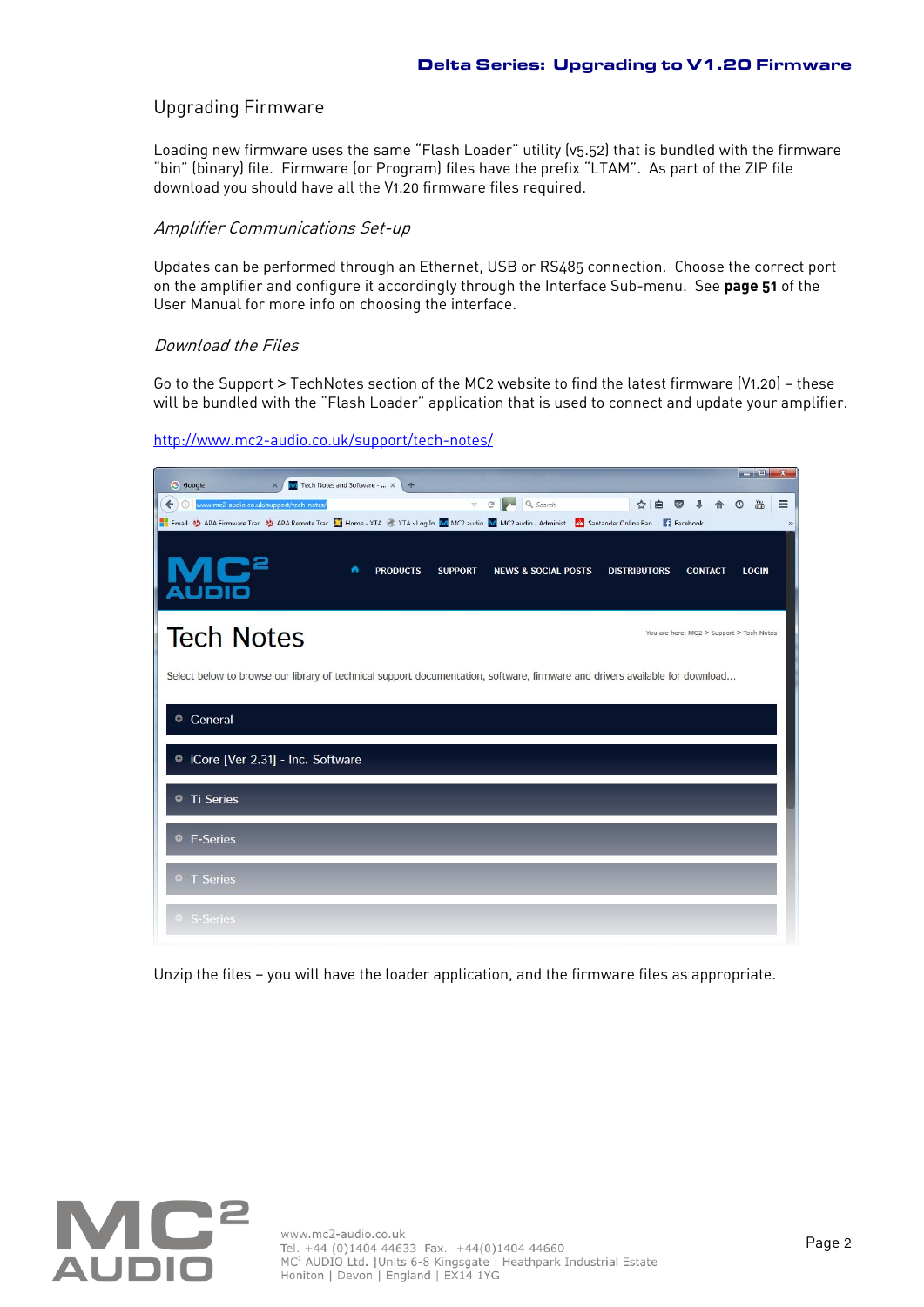### Connect To The Amplifier

Plug in the appropriate cable according to your chosen connection method. Remember - you will need to make sure your amplifier is set to ID1 for the loader to find it.

Start the loader application:

| <b>Serial Port</b>                                                                                  | Status:                |
|-----------------------------------------------------------------------------------------------------|------------------------|
| $\overline{\phantom{a}}$<br>                                                                        | <b>Connect Serial</b>  |
| IP                                                                                                  | Device:                |
| 192 . 168 . 32 . 111<br>Port 8000                                                                   | Unit ID:<br>Connect IP |
|                                                                                                     | Firmware:              |
| Load                                                                                                | Version:               |
| Load Program<br>$\blacktriangledown$                                                                | Load                   |
|                                                                                                     |                        |
| $\cdots$                                                                                            |                        |
| Error in File                                                                                       |                        |
| Nothing Selected                                                                                    |                        |
|                                                                                                     |                        |
| <b>XTA Electronics Elash Loader</b><br>------------<br>----------                                   | Quit                   |
| Loads Programs & Presets to the following Units:<br>DP224, DP226, DP6i, DP324, DP3x2, DP448, DP446, |                        |

Press the "Connect Serial" button if using USB or RS485, or "Connect IP" if using an Ethernet connection. **We recommend you choose either a USB or wired Ethernet connection.**

After a few seconds, the unit should be located and its status and type should be displayed, along with the current firmware and some other information.

### Choose What To Load

From the drop-down list under "Load" choose "program" (firmware), and then locate the correct file by pressing the "…" button.

| <b>Serial Port</b>                               |                                            |
|--------------------------------------------------|--------------------------------------------|
| 115200 Baud<br>COM <sub>3</sub>                  | Status: Connected<br><b>Connect Serial</b> |
| IP                                               | Device: DELTA                              |
| 192 . 168 . 32 . 111<br>Port 8000                | Unit ID: $1$<br>Connect IP                 |
|                                                  | Firmware: 0:0:31000000:199                 |
| Load                                             | Version: V0.01 / 1914                      |
| Load Program                                     | Load                                       |
| Load Program                                     |                                            |
| <b>Load Presets</b><br>1111                      |                                            |
| <b>Error</b> in File                             | Good Response                              |
| Nothing Selected                                 |                                            |
| XTA Electronics Flash Loader                     | Quit                                       |
| Loads Programs & Presets to the following Units: |                                            |

The file type will have been filtered for you — LTAM\*.bin for firmware (program) files.

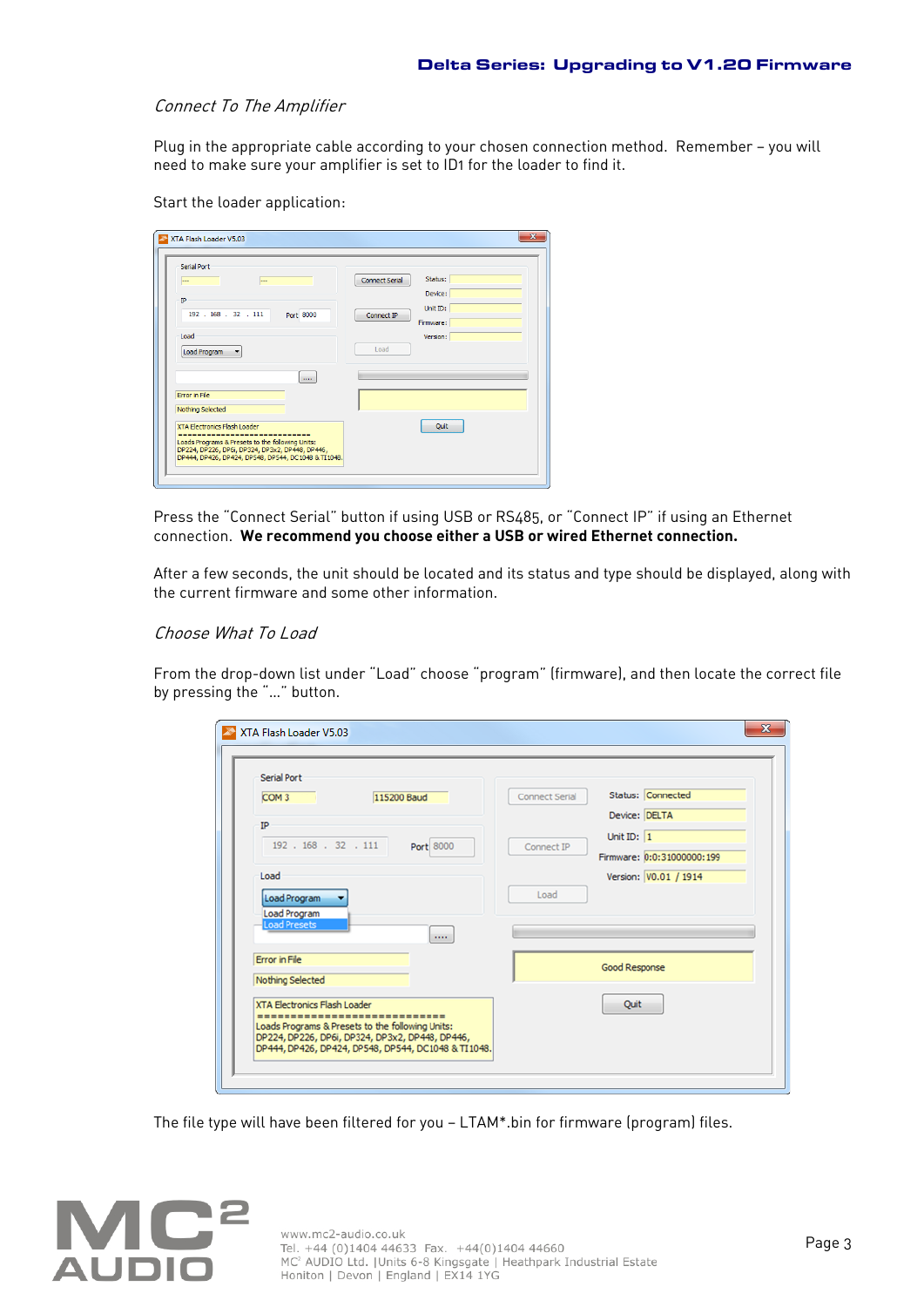### Start The Update!

Just before you press the "Load" button — please close any other applications running on the PC interruptions in the process could render your amplifier inoperable. Do not disconnect the cable, turn off the power or attempt to close the loader app once loading has begun!

Now that you have been warned (!) — press the "Load" button. Confirm the load, and the amplifier will switch to Standby and begin to load the new firmware. A message detailing progress will accompany the bar on the loader app:



Upon completion, the app will close and your amplifier will restart.

Once the amplifier has restarted turn the power off.

# Factory Reset (Please no NOT skip this step)

After the new firmware has been installed it is very important that a factory reset of the amplifier is performed.

Turn the amplifier on with the BACK and ENTER keys held. The display will show:



Use the EDIT and MUTE keys to represent the characters A, B, C D for EDITs and 1, 2, 3, 4 for MUTEs.

Type in one of the following codes to initiate a setup function:

D4B13D — clear **all user memories** and reset to defaults, keeping security and factory alignment settings

After entering the code above your unit will restart again and you will be ready to reconnect to Audiocore and upload your User Memories.

Remember to check the remote interface settings and unit ID's for each amplifier as these will have been reset to factory defaults as part of the reset process.